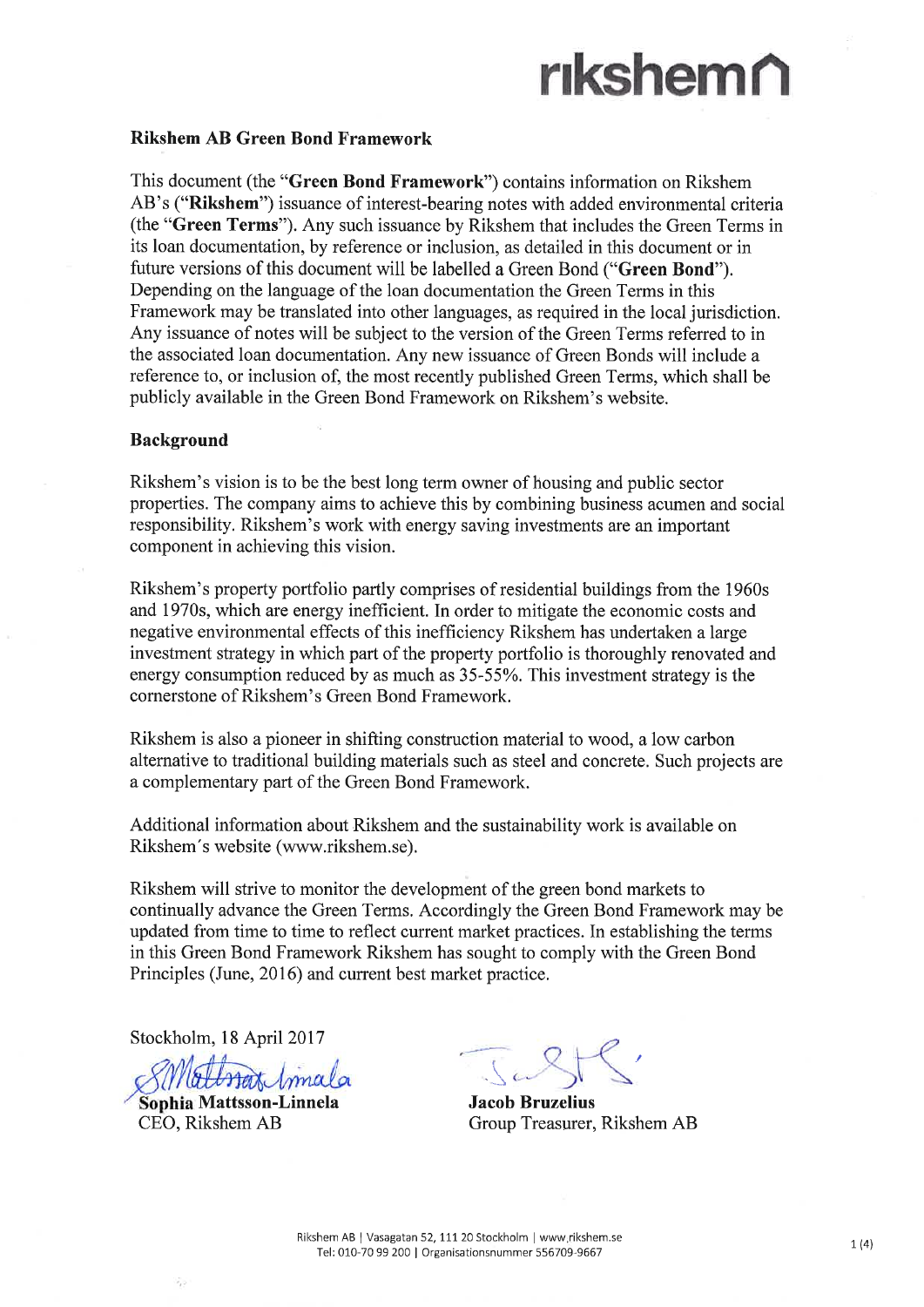## nkshemñ

#### Green Terms:

#### Eligible Assets (Use of Proceeds)

The net proceeds from the issuance of Green Bonds will be used by Rikshem, in whole or in part, to finance a select pool of Eligible Assets within the following categories: (1) Wooden real estate assets and (2) Energy saving investments. The net proceeds will be used on assets that comply with the Green Terms, as set out in this framework.

#### Categories of Eligible Assets and Applicable Criteria

- Wooden real estate assets (ongoing development or completed) with a low energy use that employ wood as the main building component and thereby minimize the use of carbon intensive materials such as concrete and steel.
	- The energy use per square meter must be at least 25% lower than required by the national building codes and regulations as of 2015 (Boverkets Byggregler, "BBR").
	- The wood must be either FSC or PEFC certified.
- Energy saving investments in existing real estate assets (either ongoing or completed) with a large targeted reduction in overall energy use.
	- Rikshem must have received a report from an External Consultant that the energy savings of the renovation will be at least 35%.

"BBR" means the Swedish national building regulation set up by the National Board of Housing, Building and Planning, determining the regulatory requirements and offering general advice regarding all stages of planning, construction and operations of real estate assets.

"FSC" means the global certification system for forests and forest products developed by the Forest Stewardship Council. FSC has a stated goal of environmentally sound, socially responsible and economically viable forestry.

"PEFC" means the global certification system for forests developed by the Programme for the Endorsement of Forest Certification. The PEFC promotes sustainable forest management through third party certification according to the PEFC standard.

"External Consultant" means a third party with adequate competence hired by Rikshem to perform an energy savings analysis and investigation. Environmental impacts are reported to Rikshem on a project/asset basis.

#### Process for Asset Evaluation and Selection

Eligible Assets will be selected by a committee consisting of the group treasurer, the head of projects and the head of energy and sustainability. A decision to allocate net proceeds will require a consensus decision by the committee as well as compliance with the Green Terms. The selection will be documented by the committee and a record will be kept.

To ensure legitimacy in this process a list of all Eligible Assets that meet the Green Terms will be kept by Rikshem. The list will be used as a tool to determine if there is <sup>a</sup> current or expected capacity to issue a Green Bond.

#### Management of Proceeds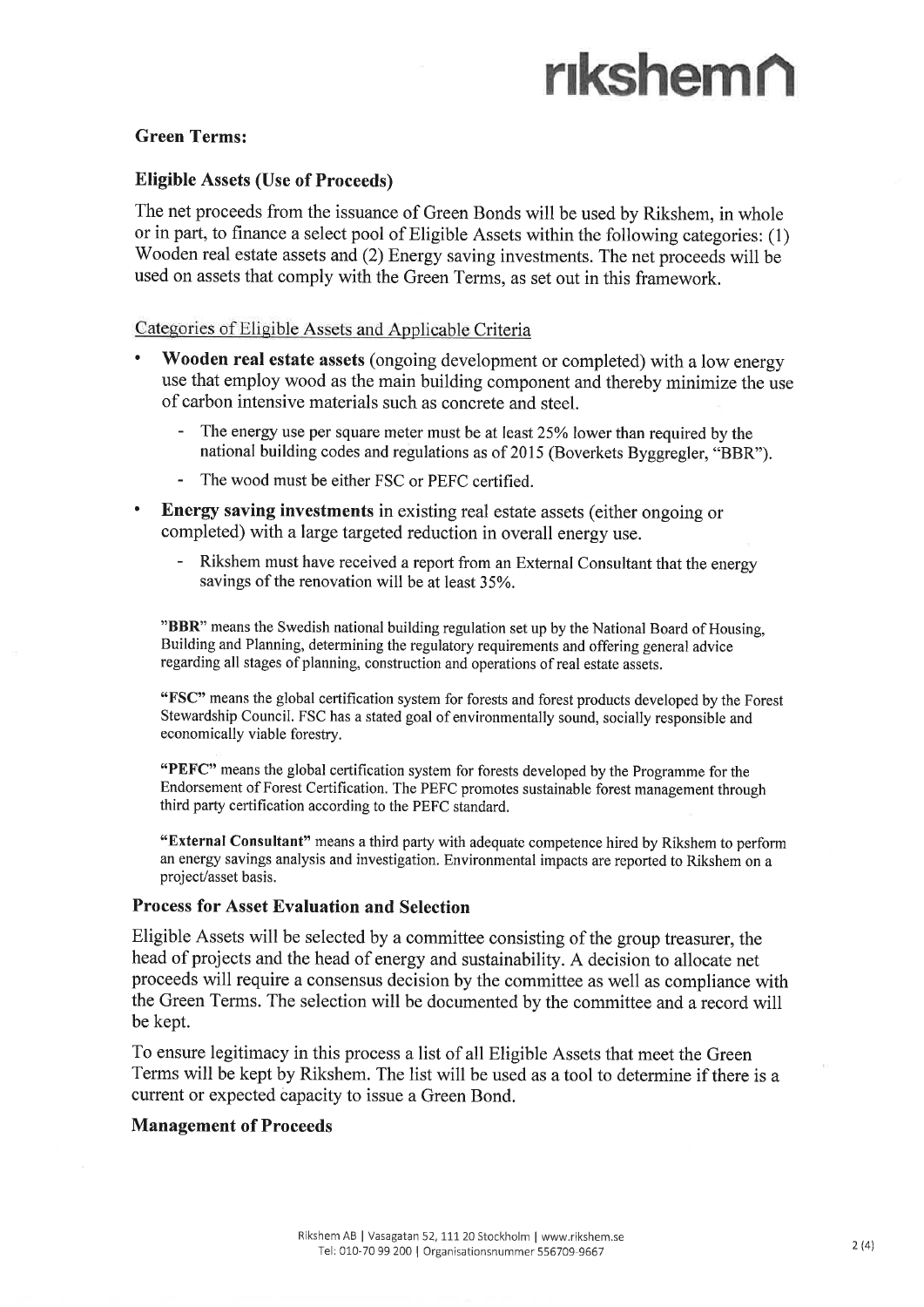### rıkshem∩

The net proceeds of any issue under the Green Bond Framework will be credited to an earmarked account (the "Green Account"). A transfer from the Green Account is allowed in an amount corresponding to the financing or refinancing of Eligible Assets that have met the Green Terms, or to repay a Green Bond. If a Project or Asset no longer qualifies according to the Green Terms the funds will be reallocated to projects and assets that meet the Green Terms.

The Green Account disallows fungibility with other funds and ensures strong monitoring and tracking of the Use of Proceeds. The Finance Department will finance Eligible Assets with net proceeds from Green Bonds by way of intra group loans and keep a record of the purpose of any transfers on the Green Account. The financing may not exceed the market value of Eligible Assets.

If the Green Account has a positive balance the unallocated funds may be invested in short term interest bearing securities pending investment in Eligible Assets. Such allowed investments are Swedish treasury bills and highly rated short term bank notes  $(A+$  rating from Standard & Poor's or an equivalent rating from Moody's or Fitch).

#### Reporting and Transparency

Rikshem will publish a yearly report on its webpage that describes the use of funds and adherence to the Green Terms (the "Report"). The Report will be available in English.

The Report will contain a list of all Eligible Assets that have been financed with Green Bonds, a summary of Rikshem's activities in the past year as pertains to Green Bonds as well as information regarding each Eligible Asset's adherence to the relevant Green Terms.

Net proceeds disclosure: For Eligible Assets to which net proceeds have been allocated the Report will disclose the aggregate market value, the outstanding amounts of issued Green Bonds, the Green Account balance (including any short term investments) and the available headroom in green value. The data shall be from the last day in the most recent quarter.

Impact reporting: The Report will also disclose a set of asset level impact indicators in <sup>a</sup>table format and the following impact indicators, when available, will be reported on:

- i. Energy: Energy consumption disclosed by yearly absolute consumption (kWh) and intensity (kWh per square meter atemp). In the case of energy saving investments the estimated or achieved reductions (absolute and percent) will also be disclosed.
- ii. Carbon: Calculated carbon footprint disclosed by yearly absolute emissions (tonnes) and intensity (tonnes per square meter atemp). The greenhouse gas emissions are monitored annually by Rikshem. In the case of major renovations with significant energy savings the estimated or achieved reductions (absolute and percent) will also be disclosed.
- iii. Water: Water usage disclosed by yearly absolute consumption (m3) and intensity (m3 per square meter atemp). In the case of energy saving investments the estimated or achieved reductions (absolute and percent) will also be disclosed.

The energy, carbon and water consumption/emissions are measured in assets where Rikshem is responsible for the purchase of energy and/or water. In buildings where the tenant is responsible for the energy and/or water supply Rikshem has no comprehensive picture of the actual energy and/or water consumption; hence, it is not accounted for and will not be disclosed.